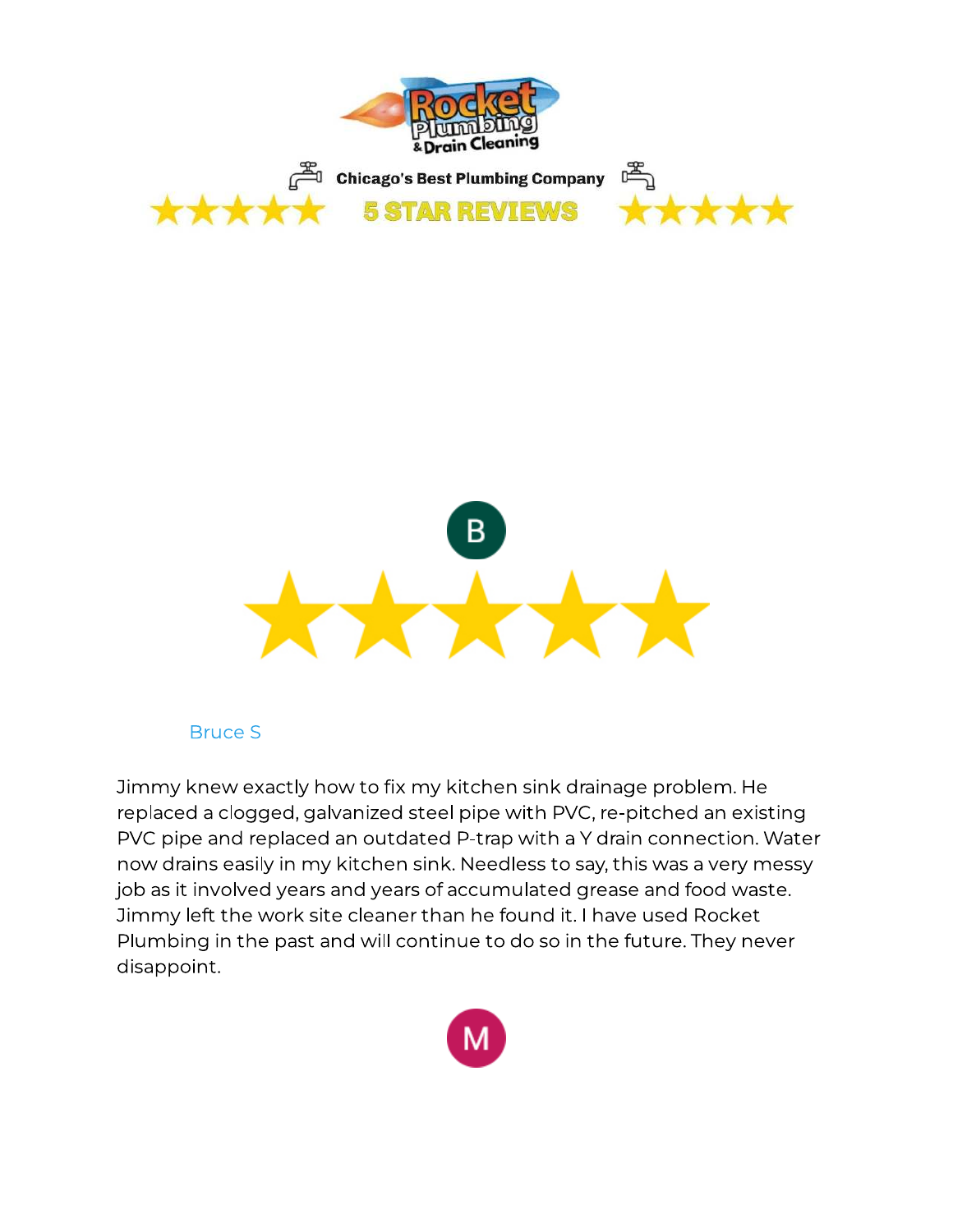Great work done in a commercial place. Fixed everything a different plumber couldn't.



# [Dorothy Beck](https://www.google.com/maps/contrib/116081057152603587738/reviews)

What a blessing Rocket Plumbing was to our house! They were able to help<br>us when other companies would not. We had a plugged sewer line and they were able to come and assess the situation in a timely manner. They were extremely respectful and knowledgeable, and thoroughly explained the problem. They were even able to show us the clog with their camera images. We were impressed at how quickly and efficiently they worked with their hydro jet system to clean out the sewer clog. We know who we are going to call for any future plumbing needs! Thank you, Mike! call for any future plumbing needs! Thanking each  $\frac{1}{2}$ 



A+ service. Rocket made a potentially unpleasant experience easy. My water<br>heater was leaking, needed replacement. I received a return phone call 30 minutes after leaving a message at Rocket, and scheduled an appointment for an 8-9am window the next morning. Ryan and Ze arrived at 8:00am sharp, we discussed a quote and they left to go buy a water heater. Several hours later they were DONE, new water heater installed. Ze and Ryan were professional and courteous but also personable and friendly. I am very professional and courtes as a are personal to maintenary. I am very satised, intend to use Rocket again the next time I need plumbing work.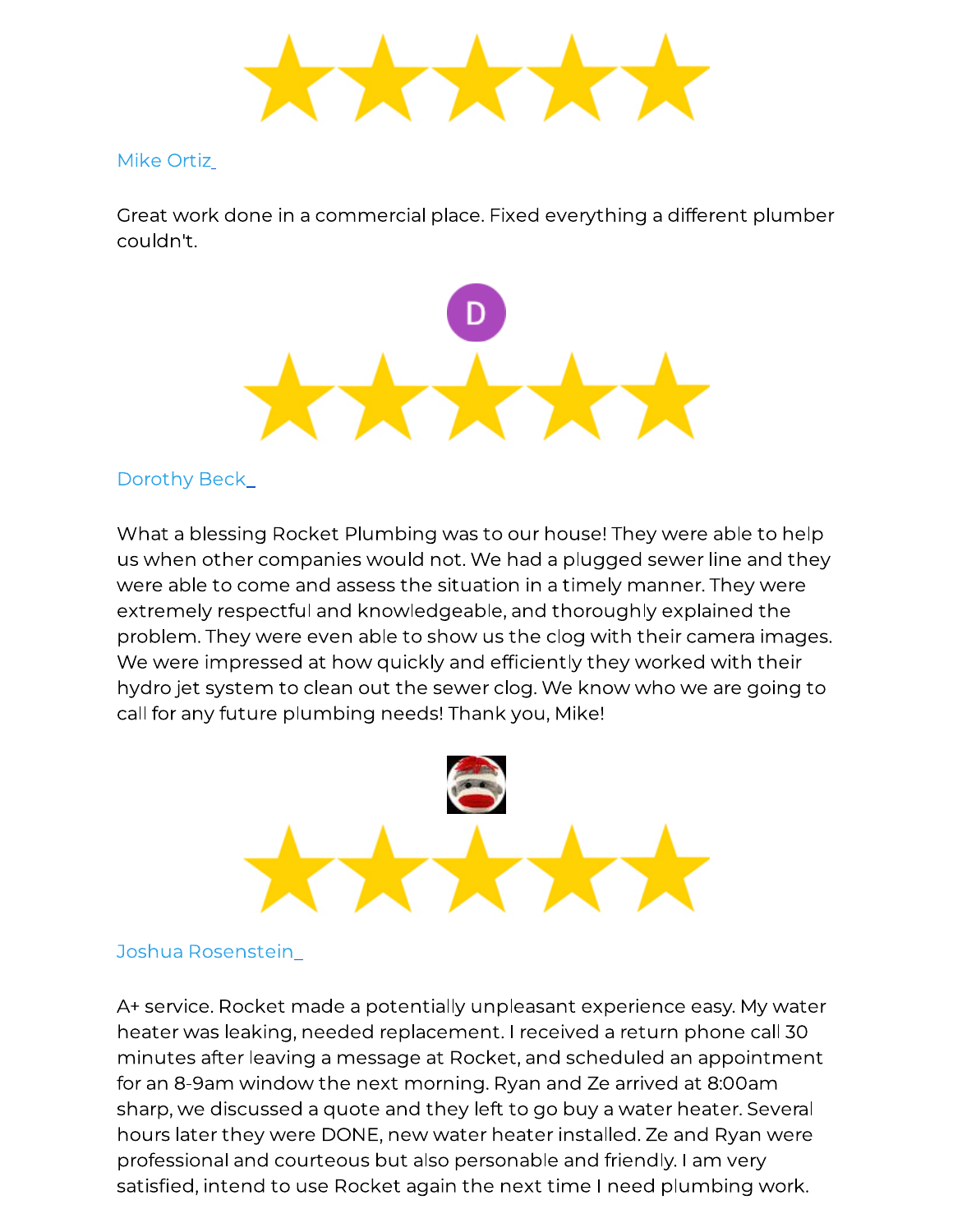

CLEAN, COURTEOUS, & PROFESSIONAL. Main drain line was clogged with They fixed the problem in less than a day. Expert plumbers, great office staff, unparalleled service, LOW PRICE, and financing available. I recommend unparameter service, Low Price, and mainteng available. I recommended Rocket Plumbing to all whom require service and am grateful to have called myself. Regards, E.



After nine years, my water heater finally collapsed. I got in touch with four<br>plumbing companies and went with Rocket Plumbing because I had a good feeling about them from the get-go. Although their guote was (slightly) higher, the manager made a considerate accommodation on my behalf, which I appreciate. I am glad I went with them because the work was superb. I would like to thank specifically Derrick, the Customer Service manager, Fred, who supervised the job and dropped by my place to make sure everything went smoothly, which it did, and especially, Luis and Mike, who did the actual work. I will use Rocket Plumbing for my all of my needs from now on, particularly the drainage that I should have done once a year to help prolong the life of the tank. Thank you. A+++. help prolong the life of the tank. Thank you. A



[Joseph Wantroba](https://www.google.com/maps/contrib/109950649020780342848/reviews)